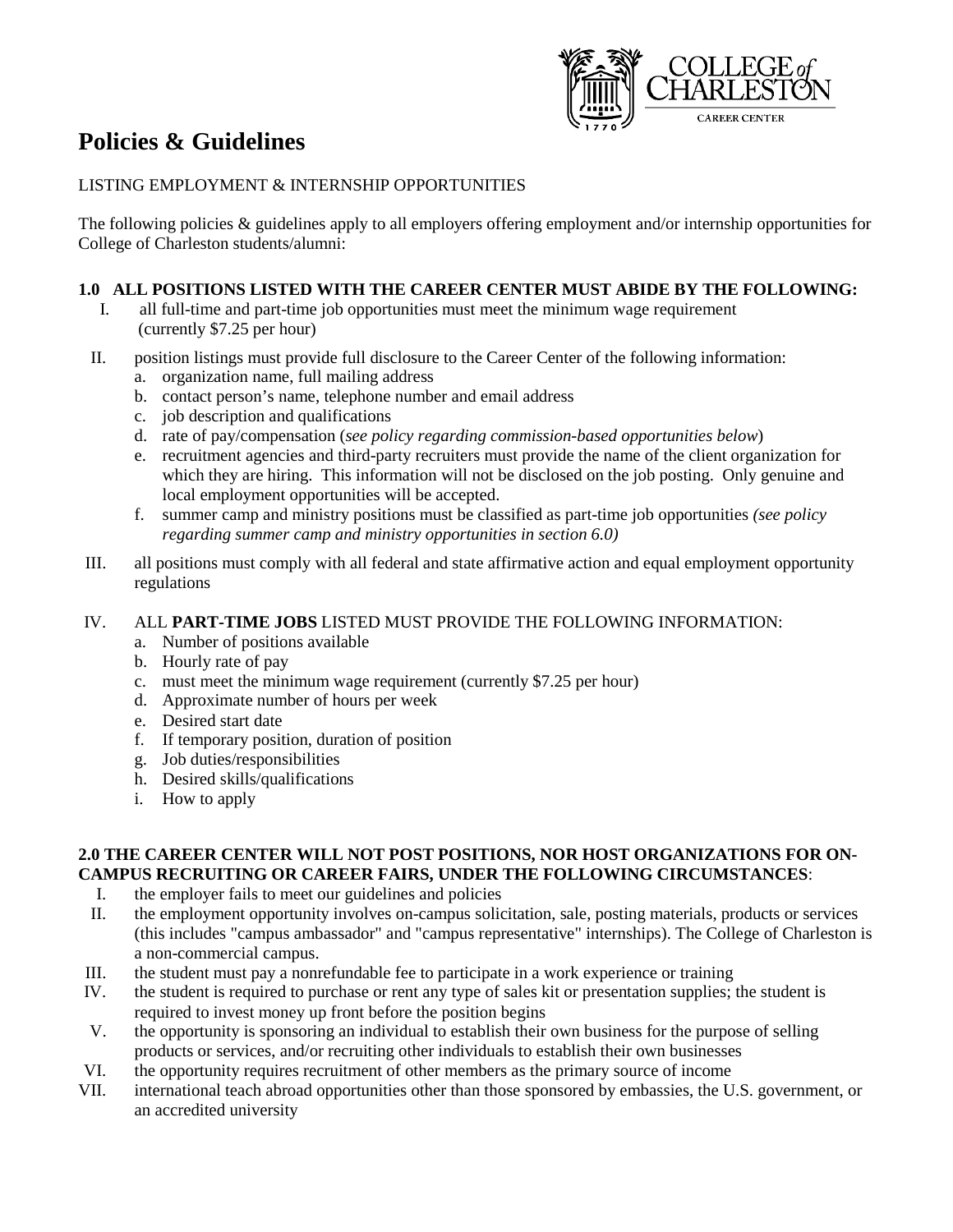- VIII. the opportunity is related to in-home employment. This includes any positions where work takes place in an individual's home (babysitting, senior companions, housekeeping, personal assistant yard work, etc.)
	- IX. the position is deemed unsuitable to the image of the College or of questionable moral standards
	- X. the employer requests personal data (i.e. social security number, bank account information) at the time of application
	- XI. the employer misrepresents their organization by providing dishonest information or the absence of information

## **3.0 COMMISSION-BASED OPPORTUNITIES**

- I. Employers using the Center's services will offer regular salaries for positions. A draw against future earnings does not constitute a salary. Employers offering commission-based positions may post job listings through the Career Center provided they abide by the following policy:
	- a. recruit only for positions which are full-time post-graduate career opportunities
	- b. **no commission-based internships or part-time jobs for current students will be posted**
	- c. 100% commission-based opportunities will not be accepted for on campus recruitment events. Salaried, hourly, or internship positions only.
	- d. when posting a position under "Rate of Pay or Compensation", enter "Commission-Only" and in the position description, inform the Career Center and potential applicants of the specific manner in which remuneration is to be determined.

## **4.0 ALL INTERNSHIP POSITIONS LISTED WITH THE CAREER CENTER MUST: (Please review our [Site Supervisor Internship Handbook\)](http://careercenter.cofc.edu/documents/Internship%20Supervisor%20Handbook.pdf)**

- I. include a complete job description detailing duties and learning outcomes
- II. specify a Site Supervisor with the appropriate level of expertise who is:
	- a. a professional in the field with work experience and/or educational training
	- b. genuinely interested in teaching a student about the career
	- c. available and willing to spend time supervising and mentoring a student
	- d. primarily motivated to benefit the student rather than the organization
- III. indicate if the internship will be paid (at or above minimum wage) or unpaid. We will not post an unpaid internship requiring more than 20 hours per week. The US Department of Labor specifies that an internship can be unpaid only if the primary beneficiary of the arrangement is the student. The following seven factors are to be considered as to whether the employer or student is considered the primary beneficiary:
	- a. The extent to which the intern and the employer clearly understand that there is no expectation of compensation. Any promise of compensation, express or implied, suggests that the intern is an employee—and vice versa
	- b. The extent to which the internship provides training that would be similar to that which would be given in an educational environment, including the clinical and other hands-on training provided by educational institutions
	- c. The extent to which the internship is tied to the intern's formal education program by integrated coursework or the receipt of academic credit
	- d. The extent to which the internship accommodates the intern's academic commitments by corresponding to the academic calendar
	- e. The extent to which the internship's duration is limited to the period in which the internship provides the intern with beneficial learning
	- f. The extent to which the intern's work complements, rather than displaces, the work of paid employees while providing significant educational benefits to the intern
	- g. The extent to which the intern and the employer understand that the internship is conducted without entitlement to a paid job at the conclusion of the internship